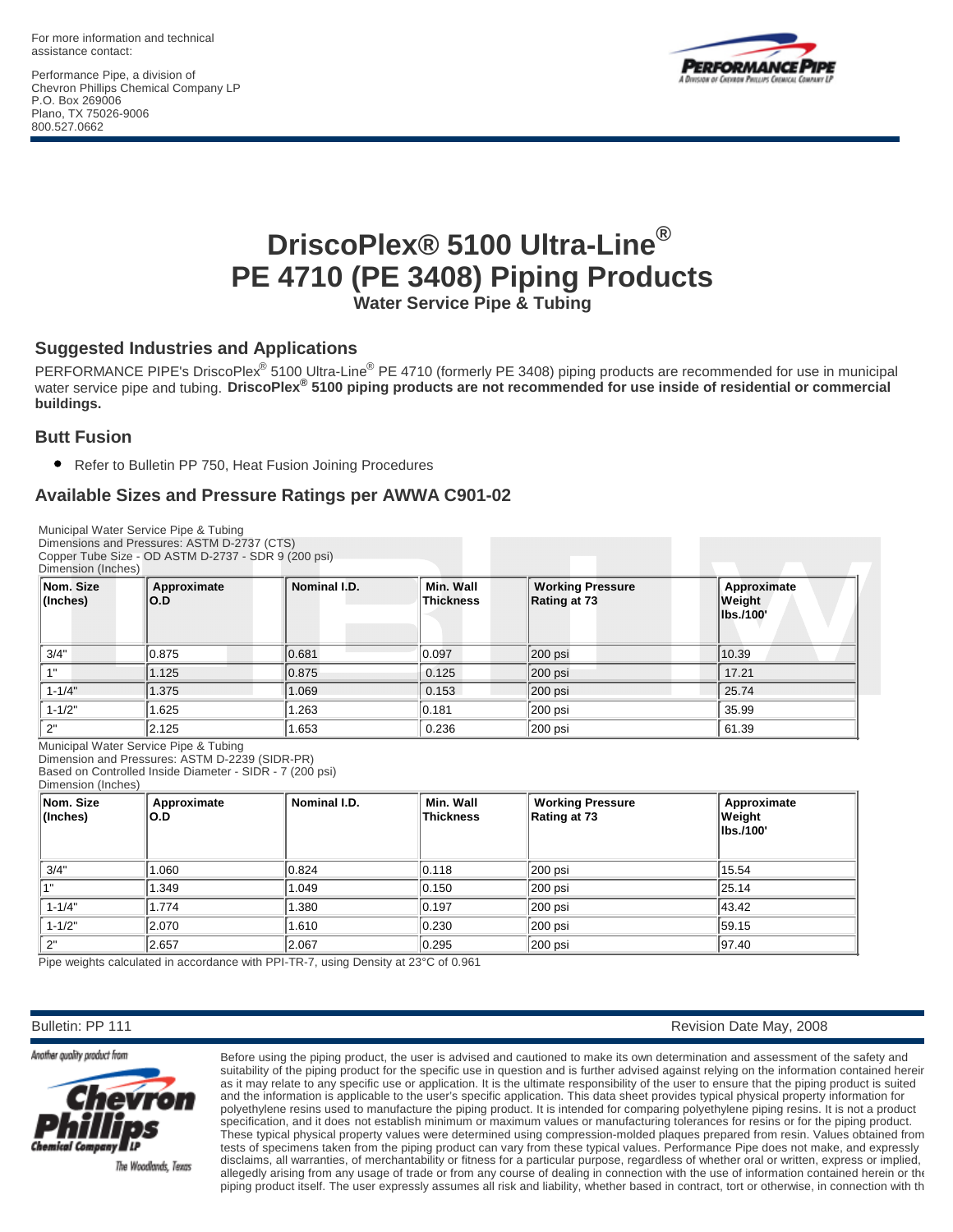For more information and technical assistance contact:

Performance Pipe, a division of Chevron Phillips Chemical Company LP P.O. Box 269006 Plano, TX 75026-9006 800.527.0662



**®**



Another quality product from



The Woodlands, Texas

Before using the piping product, the user is advised and cautioned to make its own determination and assessment of the safety and suitability of the piping product for the specific use in question and is further advised against relying on the information contained hereir as it may relate to any specific use or application. It is the ultimate responsibility of the user to ensure that the piping product is suited and the information is applicable to the user's specific application. This data sheet provides typical physical property information for polyethylene resins used to manufacture the piping product. It is intended for comparing polyethylene piping resins. It is not a product specification, and it does not establish minimum or maximum values or manufacturing tolerances for resins or for the piping product. These typical physical property values were determined using compression-molded plaques prepared from resin. Values obtained from tests of specimens taken from the piping product can vary from these typical values. Performance Pipe does not make, and expressly disclaims, all warranties, of merchantability or fitness for a particular purpose, regardless of whether oral or written, express or implied, allegedly arising from any usage of trade or from any course of dealing in connection with the use of information contained herein or the piping product itself. The user expressly assumes all risk and liability, whether based in contract, tort or otherwise, in connection with th

Bulletin: PP 111 **Revision Date May, 2008 Revision Date May, 2008**